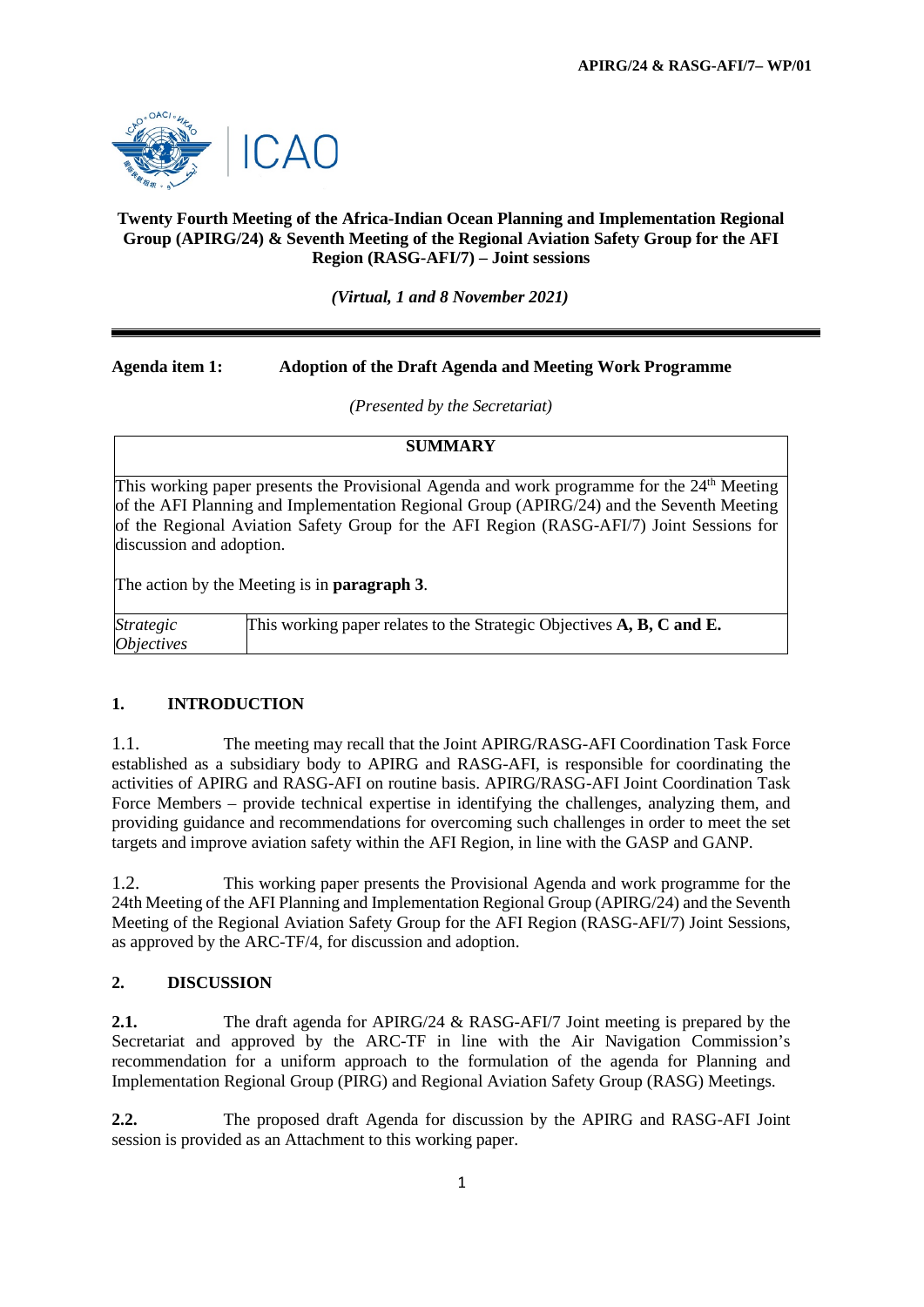# **3 ACTION BY THE MEETING**

3.1. The meeting is invited to review and adopt the proposed draft Agenda and work programme for APIRG/24 & RASG-AFI/7 Joint session as indicated in the Attachment to this Working Paper.

---END---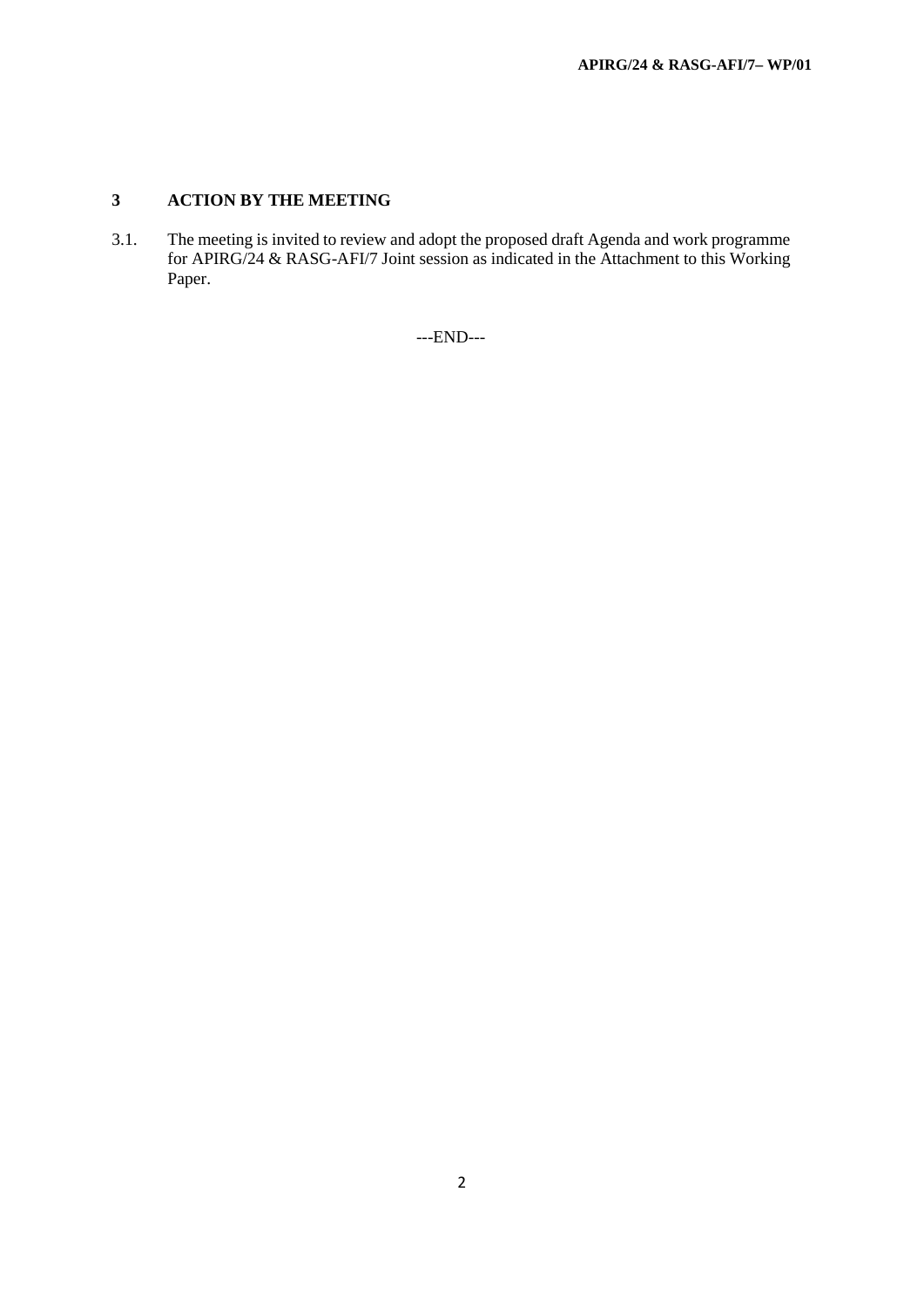### **ATTACHMENT**

## **APIRG/24 & RASG-AFI/7 (Meetings Format)**

APIRG/24 & RASG-AFI/7 JOINT SESSION

**Day 2 to Day 4: Tuesday 2 to Thursday 4 November 2021**

APIRG/24 SESSIONS

**Day 5: Friday 5 November 2021**

RASG-AFI/7 SESSIONS

**Day 6 : Monday 8 November 2021**

APIRG/24 & RASG-AFI/7 JOINT SESSION ADOPTION OF CONCLUSIONS AND DECISIONS ANY OTHER BUSINESS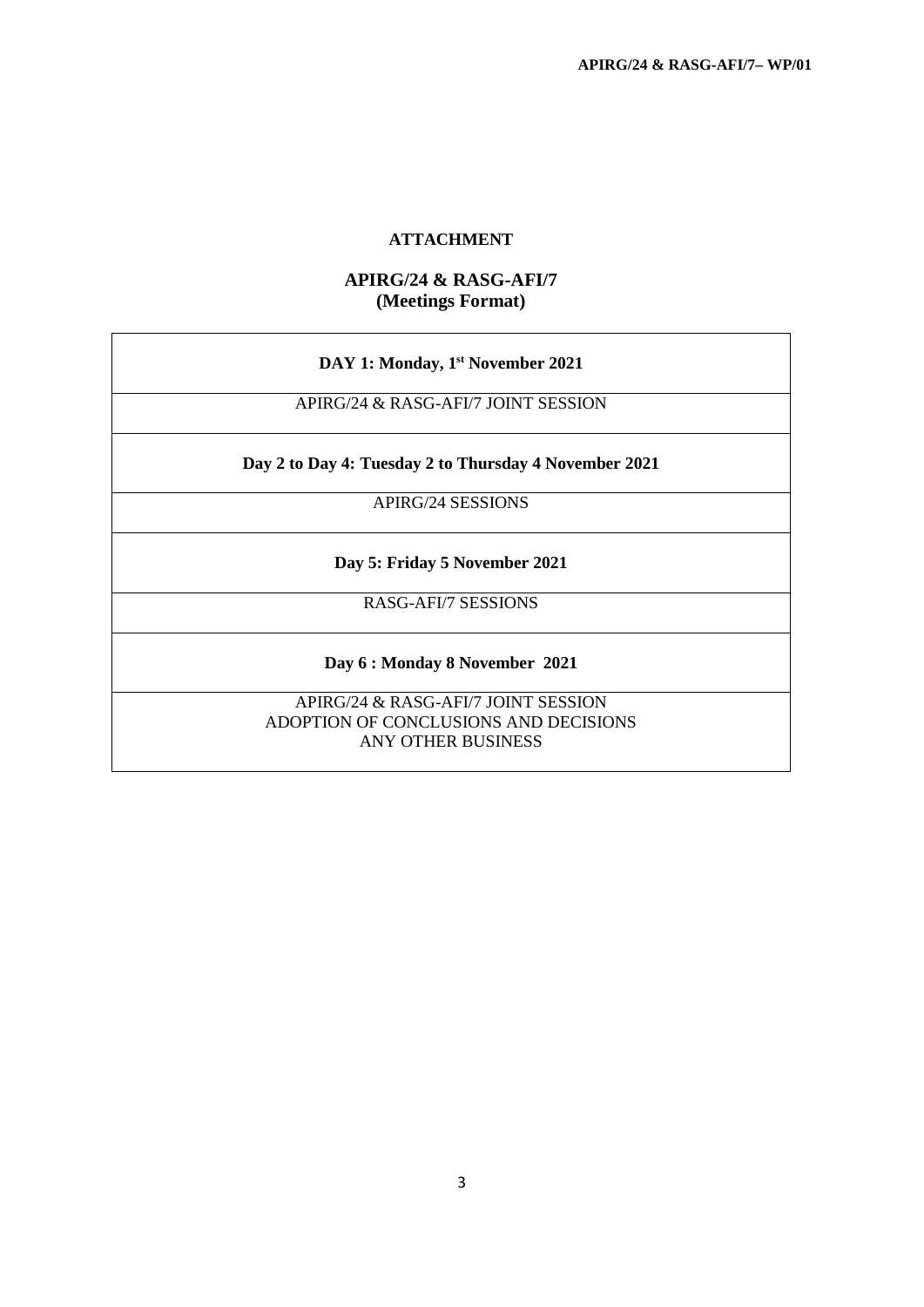# **TWENTY-FORTH MEETING OF THE AFI PLANNING AND IMPLEMENTATION REGIONAL GROUP (APIRG/24) & SEVENTH MEETING OF THE REGIONAL AVIATION SAFETY GROUP FOR THE AFI REGION (RASG-AFI/7)**

## **APIRG/24 & RASG-AFI/7 JOINT SESSIONS**

| <b>Time</b> | <b>Agenda</b><br><b>Item</b> | <b>ACTIVITY</b>                                                                                                                                                                                                                                         |
|-------------|------------------------------|---------------------------------------------------------------------------------------------------------------------------------------------------------------------------------------------------------------------------------------------------------|
| 0900-0930   |                              | <b>Official Opening</b>                                                                                                                                                                                                                                 |
| 0930-0945   | 1                            | Review and adoption of the Draft Agenda and Work<br>Programme                                                                                                                                                                                           |
| 0945-1015   | $\mathfrak{2}$               | Review of the action taken by the ANC and the Council on the<br>report of APIRG/23 and RASG-AFI/6 meetings                                                                                                                                              |
| 1015-1045   |                              | Follow-up of the APIRG/23 & RASG-AFI/6 Conclusions and<br>Decisions                                                                                                                                                                                     |
| 1045-1115   |                              | <b>Discussions</b>                                                                                                                                                                                                                                      |
| 1115-1130   | <b>BREAK</b>                 |                                                                                                                                                                                                                                                         |
| 1130-1220   | 3                            | <b>APIRG and RASG-AFI Coordination</b><br>Outcomes of the ARC-TF/3 Meeting<br>a)<br>APIRG/RASG-AFI/AFI Plan- Common areas and<br>b)<br>activities<br>Status of Implementation of the AFI Safety and Air<br>$\mathcal{C}$ )<br><b>Navigation Targets</b> |
| 1220-1300   |                              | <b>Discussions</b>                                                                                                                                                                                                                                      |

## **DAY 1: MONDAY 1 NOVEMBER 2021**

# **DAY 6: MONDAY 8 NOVEMBER 2021**

| <b>Time</b> | <b>Agenda</b><br><b>Item</b> | <b>ACTIVITY</b>                                       |
|-------------|------------------------------|-------------------------------------------------------|
| 0900-1200   | 4                            | Review and Adoption of the Conclusions and            |
|             |                              | Decisions of the APIRG/24 and RASG-AFI/7 Meetings     |
| 1200-1215   | <b>BREAK</b>                 |                                                       |
| 1215-1245   | 5                            | Any Other Business (AOB) / Venue and date of the next |
|             |                              | APIRG & RASG-AFI Meetings                             |
| 1245-1300   |                              | <b>Closing Ceremony</b>                               |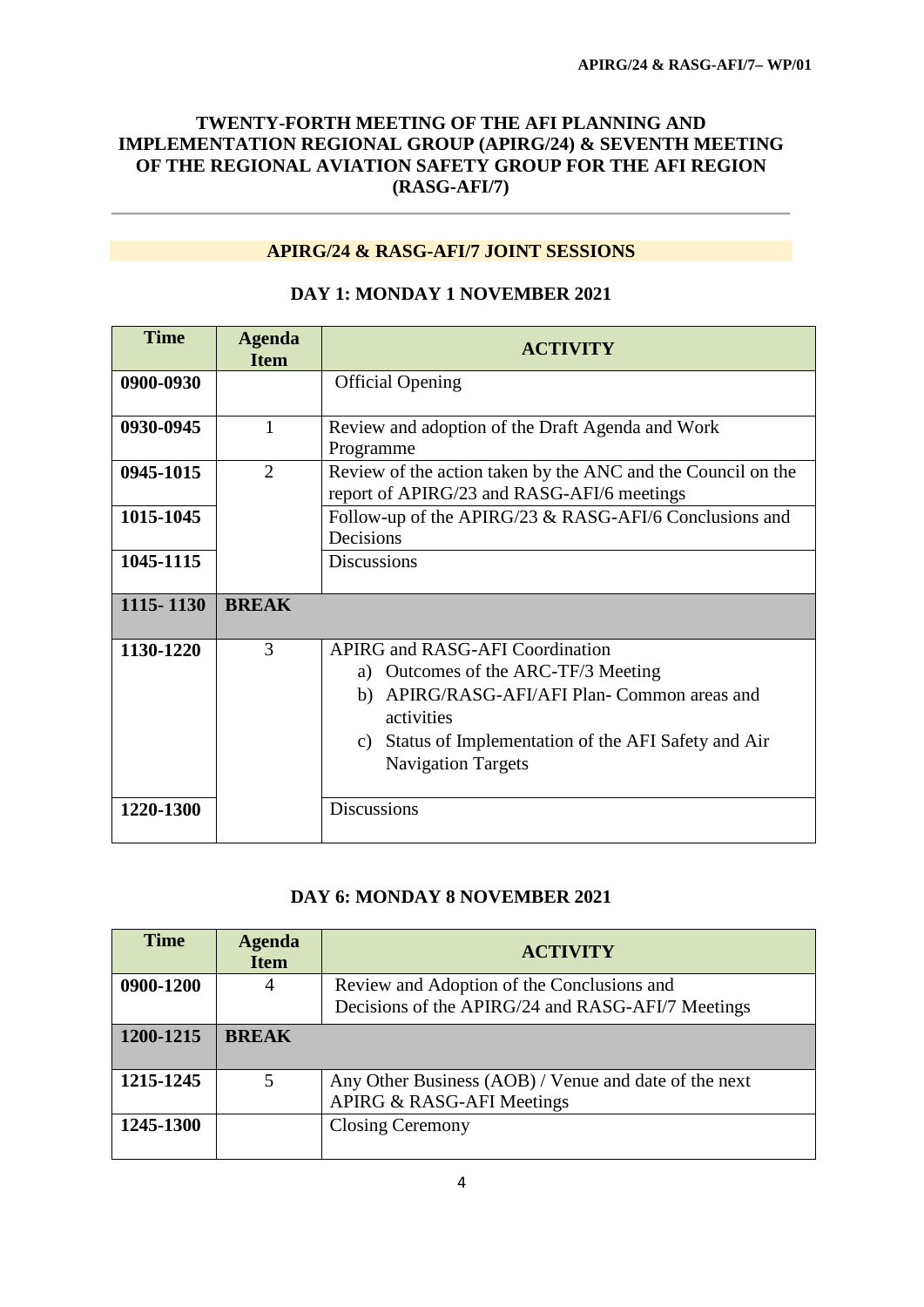## **DRAFT AGENDA**

## *1 November 2021: First Session*

| <b>ICAO</b><br><b>Strategic</b><br>objective(s) | Agenda<br><b>Item</b> | <b>Subject</b>                                                                                                                                                                                                                                               |
|-------------------------------------------------|-----------------------|--------------------------------------------------------------------------------------------------------------------------------------------------------------------------------------------------------------------------------------------------------------|
| $A, B, D$ and $E$                               |                       | <b>Adoption of the Draft Agenda and Meeting Work Programme</b>                                                                                                                                                                                               |
| $A, B, D$ and $E$                               | 2                     | Review of the action taken by the ANC and the Council on the<br>a)<br>report of APIRG/23 and RASG-AFI/6 meetings                                                                                                                                             |
|                                                 |                       | Follow-up of the APIRG/23 & RASG-AFI/6 Conclusions and<br>b)<br><b>Decisions</b>                                                                                                                                                                             |
| $A, B, D$ and $E$                               | 3                     | <b>APIRG and RASG-AFI Coordination</b><br><b>Outcomes of the ARC-TF/4 Meeting</b><br>a)<br><b>APIRG/RASG-AFI/AFI Plan- Common areas and activities</b><br>b)<br><b>Status of Implementation of the AFI Safety and Air Navigation</b><br>C)<br><b>Targets</b> |

### *8 November: Second Session*

| <b>ICAO</b><br><b>Strategic</b><br>objective(s) | Agenda<br><b>Item</b> | <b>Subject</b>                                                                                  |
|-------------------------------------------------|-----------------------|-------------------------------------------------------------------------------------------------|
| $A, B, D$ and $E$                               | 4                     | Review and Adoption of the Conclusions and Decisions of the APIRG/24<br>and RASG-AFI/7 Meetings |
| $A, B, D$ and $E$                               |                       | <b>Any Other Business (AOB</b>                                                                  |
|                                                 |                       | <b>Closing Ceremony</b>                                                                         |